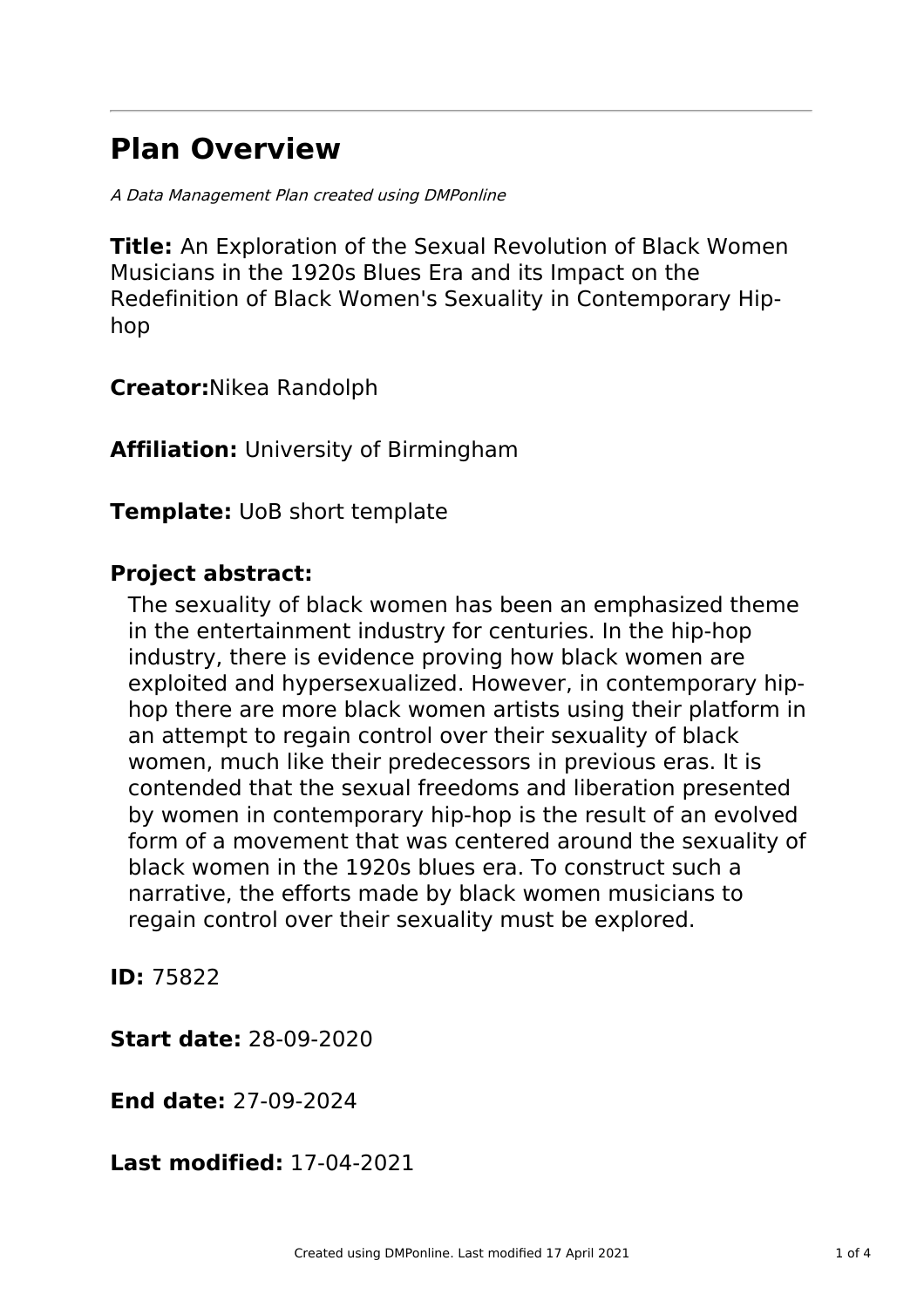# **Copyright information:**

The above plan creator(s) have agreed that others may use as much of the text of this plan as they would like in their own plans, and customise it as necessary. You do not need to credit the creator(s) as the source of the language used, but using any of the plan's text does not imply that the creator(s) endorse, or have any relationship to, your project or proposal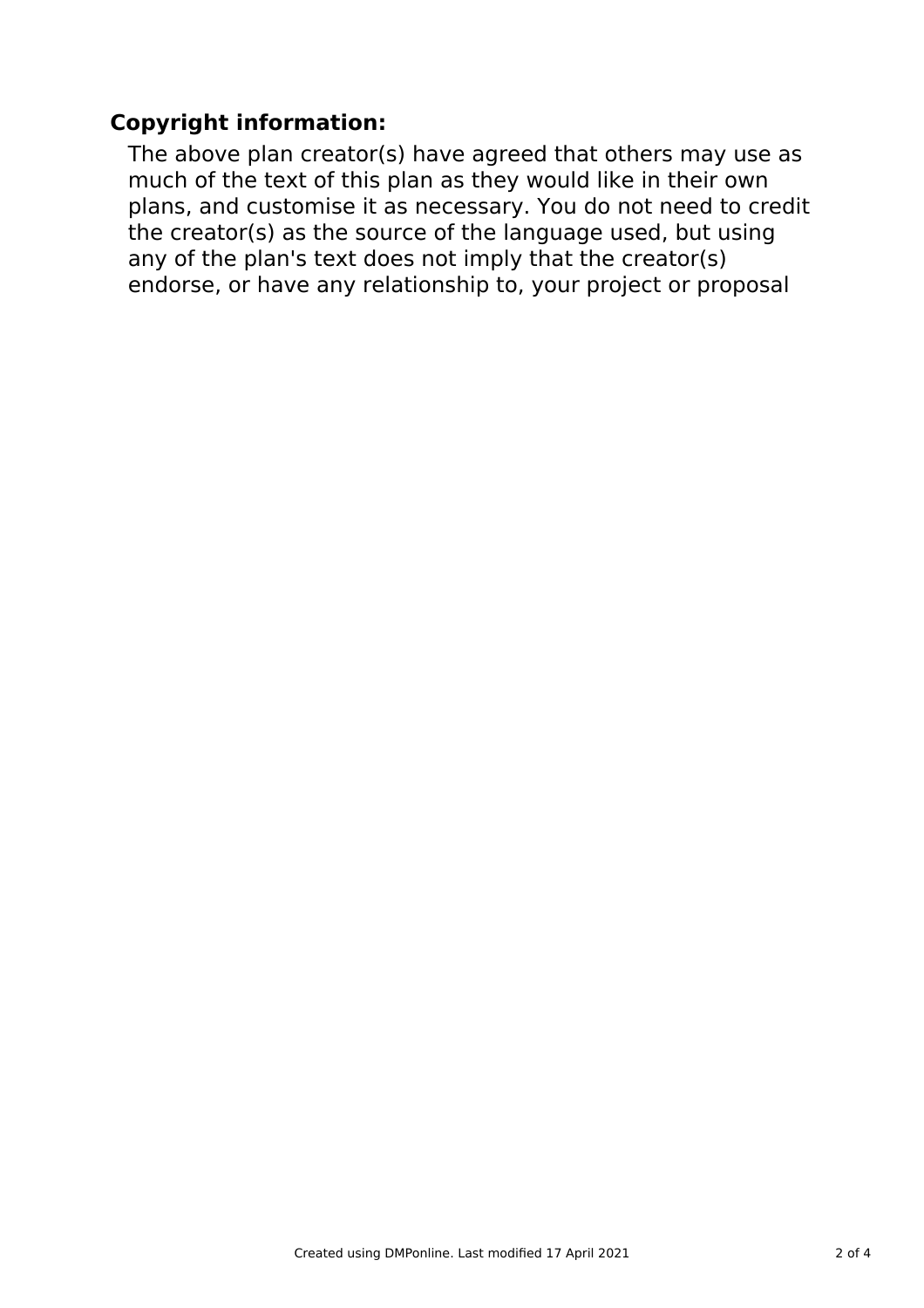# **An Exploration of the Sexual Revolution of Black Women Musicians in the 1920s Blues Era and its Impact on the Redefinition of Black Women's Sexuality in Contemporary Hip-hop**

## **Data description**

### **What types of data will be used or created?**

Data collected will be coming from an analysis of existing articles, books, critiques andmy own conclusions that will be drawn from these analyses.

### **How will the data be structured and documented?**

It will be structured and documented as a written document that consists of my findings and insights.

## **Data storage and archiving**

### **How will your data be stored and backed up?**

All notes and data will be stored and backed up on a storage device and via university's secure servers.

### **Is any of the data of (ethically or commercially) sensitive nature? If so, how do you ensure the data are protected accordingly?**

No.

### **Where will your data be archived in the long term?**

The data will be archived within the university's Research Data Archive.